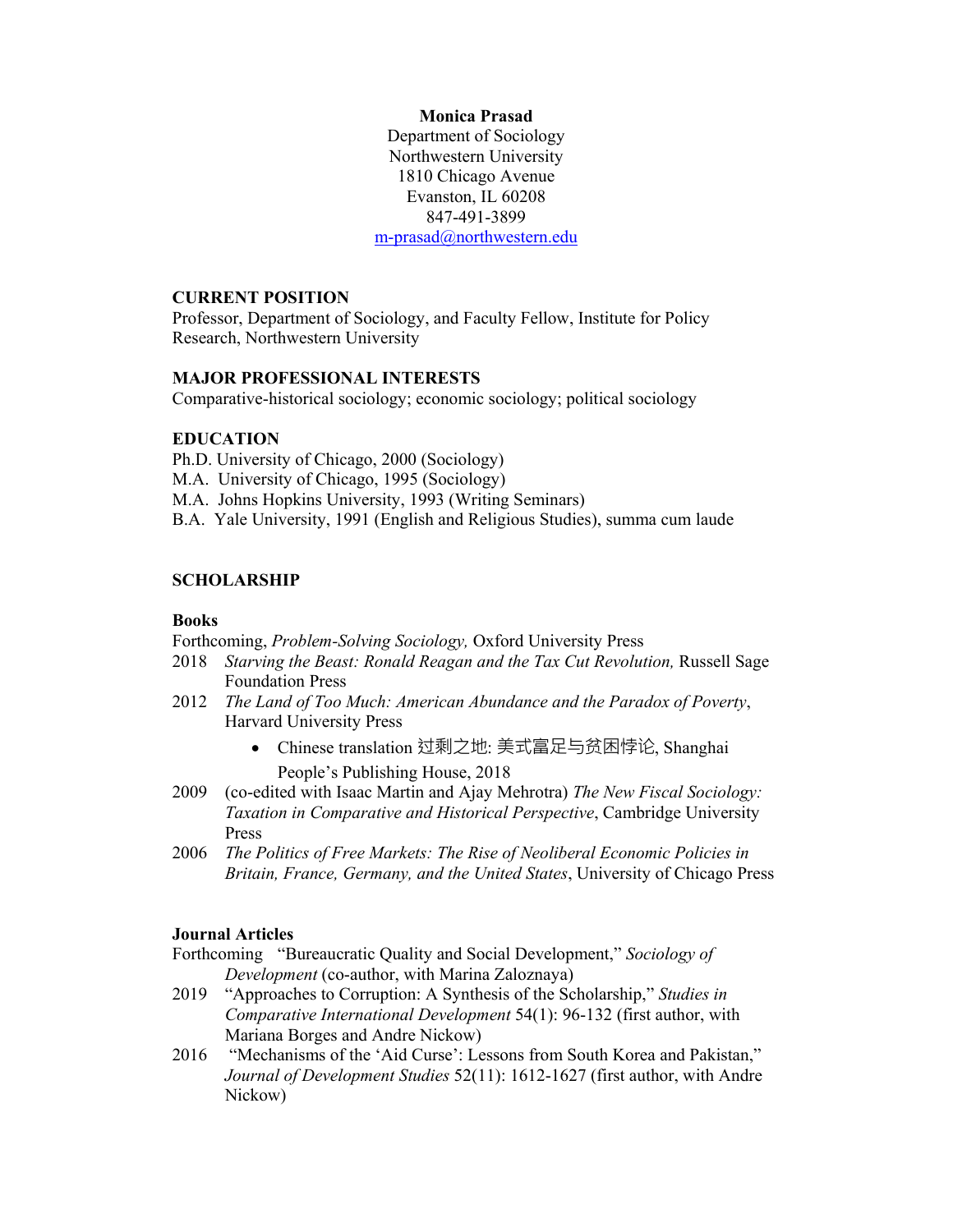- 2016 "Walking the Line: The White Working Class and the Economic Consequences of Morality," *Politics and Society* 44(2): 281-304 (first author, with Steve G. Hoffman and Kieran Bezila)
- 2012 "The Popular Origins of Neoliberalism in the Reagan Tax Cut of 1981," *Journal of Policy History* 24(3): 351-383
- 2012 "State-Level Renewable Electricity Policies and Reductions in Carbon Emissions," *Energy Policy* 45:237-42 (first author, with Steven Munch)
- 2011 "Tax 'Expenditures' and Welfare States: A Critique," *Journal of Policy History* 23(2): 251-266
- 2009 "The Origins of Tax Systems: A French-U.S. Comparison," *American Journal of Sociology* 114(5): 1350–94 (co-author, with Kimberly Morgan)
- 2009 "The Undeserving Rich: 'Moral Values' and the White Working Class," *Sociological Forum* 24(2): 225-253 (first author with Perrin, Bezila, Kindleberger, Hoffman, Manturuk, Smith, and Payton)
- 2009 "There Must Be a Reason," *Sociological Inquiry* 79(2): 142–162 (first author, with Perrin, Bezila, Kindleberger, Hoffman, Manturuk, and Smith)
- 2009 "Taxation and the Worlds of Welfare," *Socio-Economic Review* (first author, with Yingying Deng)
- 2006 "Consumers With A Conscience: Will They Pay More?" *Contexts*, 5(1): 24-29 (co-author with Kimeldorf, Meyer, Robinson)
- 2005 "Why is France so French? Culture, Institutions, and Neoliberalism," *American Journal of Sociology*, 111(2): 357-407
- 2004 "Consumers of the World Unite: A Market-Based Response to Sweatshops," *Labor Studies Journal*, 29(3): 57-80 (co-author with Kimeldorf, Meyer, Robinson)
- 1999 "The Morality of Market Exchange: Love, Money, and Contractual Justice," *Sociological Perspectives* 42(2): 181-214
- 1999 "International Capital on 'Silicon Plateau': Work and Control in India's Computer Industry," *Social Forces*, 77(2): 429-52
- 1998 "Taking the State Back Out: Turkey's Kemalist Revolution," *Berkeley Journal of Sociology*, 42:55-71

## **Book Chapters and Other Publications**

- 2020 "Piketty and the Gilded Age," *Journal of the Gilded Age and Progressive Era,*  19, no. 2 (2020): 230-234
- 2019 "The Trade-Off between Social Insurance and Financialization: Is There a Better Way?" Niskanen Center
- 2018 "Problem-Solving Sociology," *Contemporary Sociology* 47(4): 393-398
- 2017 "Deadly Deficits," *Contexts*, 16(1): 22-23
- 2016 "American Exceptionalism and the Welfare State: The Revisionist Literature," *Annual Review of Political Science*
- 2016 "Mann and Neoliberalism," in *An Anatomy of Power: The Social Theory of Michael Mann*, Cambridge University Press, ed. Ralph Schroeder
- 2014 "Taxes and Fiscal Sociology," *Annual Review of Sociology,* 40: 331-345 (with Isaac Martin)
- 2013 "The American Way of Welfare: Political Consequences of a Consumer-Oriented Growth Model," background briefing for the think tank Demos
- 2013 "Avoiding the Aid Curse: Foreign Aid, Taxation, and Development in Japan," in *The Political Economy of Transnational Tax Reform: The Shoup Mission to*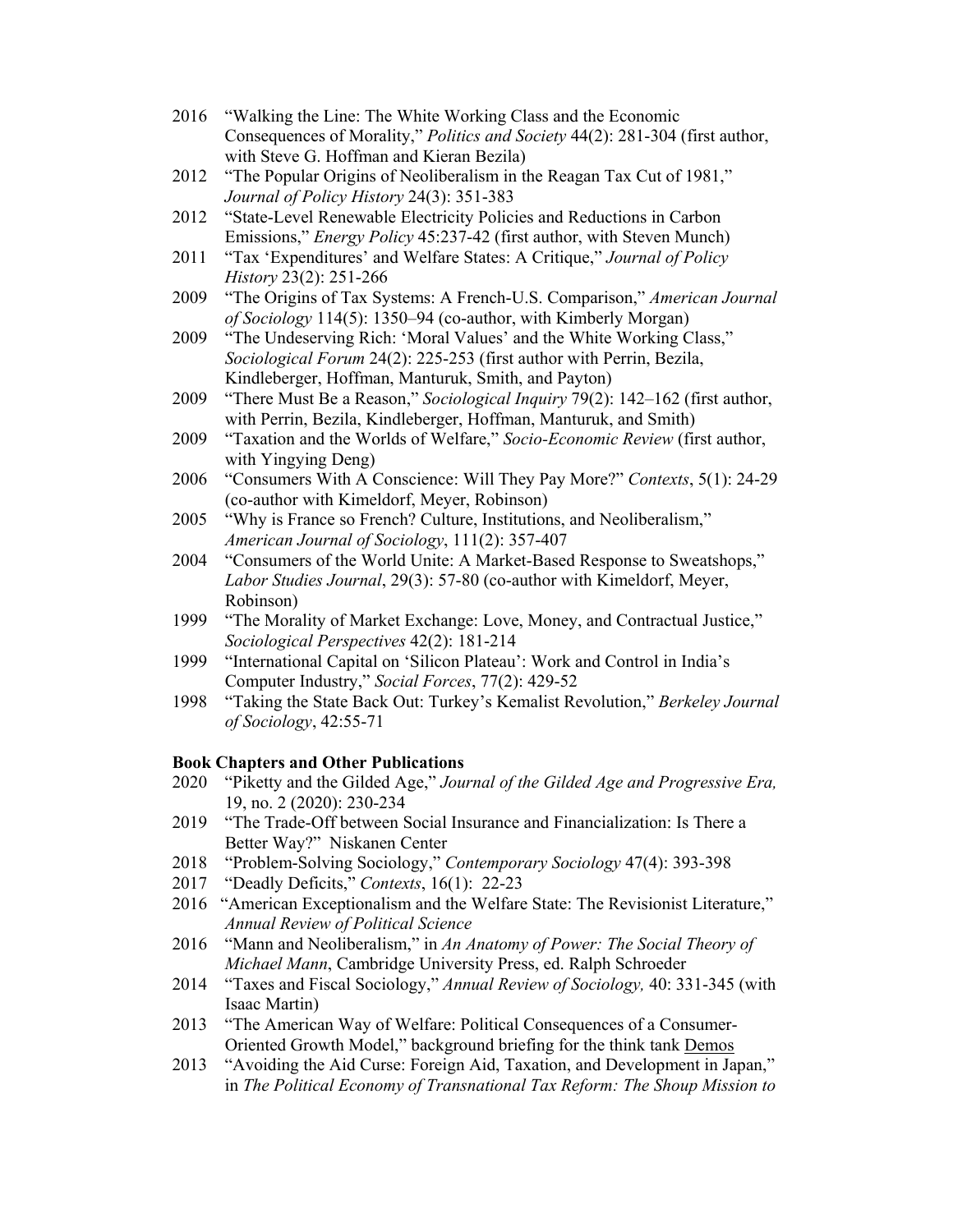*Japan*, eds. W. Elliot Brownlee, Eisaku Ide, and Yasunori Fukagai, Cambridge University Press

- 2012 "Comparative Historical Sociology" in *Oxford Bibliographies Online*
- 2009 "Taxation as a Regulatory Tool: Lessons from Environmental Taxes in Europe," in Edward Balleisen and David Moss, *Toward a New Theory of Regulation*, Cambridge University Press
- 2009 "Three Theories of the Crisis," Economic Sociology Newsletter *Accounts*
- 2009 "The Thunder of History: The Roots and Development of the New Fiscal Sociology" (co-author with Isaac Martin and Ajay Mehrotra) in *The New Fiscal Sociology*, Cambridge University Press
- 2008 "State and Market in France," *European Studies Forum* 38(1): 27-31
- 2007 "Risk and the Welfare State" contribution to symposium on Jacob Hacker's "The New Economic Insecurity - And What Can Be Done About It," *Harvard Law and Policy Review Online* (first author, with Kathryn Ray) http://www.hlpronline.com/2007/04/prasad\_ray\_01.html

## **Book Reviews**

- *The Conservative Heartland,* Jan K. Lauck and Catherine McNicol Stock (eds.), forthcoming
- *The Populist Temptation* by Barry Eichengreen, *The Journal of Interdisciplinary History,* 50, no. 2 (2019): 266-267
- *The Power and Independence of the Federal Reserve* by Peter Conti-Brown, *Perspectives on Politics,* 16(4): 1182-1183
- *Roaring Metropolis* by Daniel Amsterdam, *Journal of American History,* 104(1): 222- 223
- *The Reagan Era* by Doug Rossinow, *Journal of American History*, 102(3): 955-6
- *American Tax Resisters* by Romain Huret, *American Historical Review*, 120(2): 653
- *The Making of Global Capitalism* by Leo Panitch and Sam Gindin, *New Left Review* 23(2): 106-108
- *Locating Neoliberalism in East Asia: Neoliberalizing Spaces in Developmental States* edited by Bae-Gyoon Park, Richard Child Hill, and Asato Saito, *American Journal of Sociology* 119(2): 556-557
- *Taxing the Poor: Doing Damage to the Truly Disadvantaged* by Katherine S. Newman and Rourke L. O'Brien, *Social Forces*
- *The Ironies of Citizenship* by Thomas Janoski, *American Journal of Sociology,* 117(2): 689-691
- *The Monetary Conservative* by Christopher Chivvis, *American Historical Review*, 116(4): 1208-1209
- *Recasting Welfare Capitalism* by Mark I. Vail, *Journal of Social Policy,* 40(2): 420- 422
- *One Nation Under Debt* by Robert E. Wright, *Enterprise and Society,* 11(3): 641-642

*Low Income, Social Growth, and Good Health* by James C. Riley, *American Historical Review,* 114(4): 1049-1050

- *Power in the Global Age* by Ulrich Beck, *American Journal of Sociology,* 115(3): 903-4
- *The United States since 1980* by Dean Baker; *Economic History Review,* 61(2): 530- 531
- *Structuring the State* by Daniel Ziblatt; *American Journal of Sociology*, 113(2): 560- 562
- *Virtual Migration* by A. Aneesh; *Economic and Political Weekly* (India) 42(9): 756.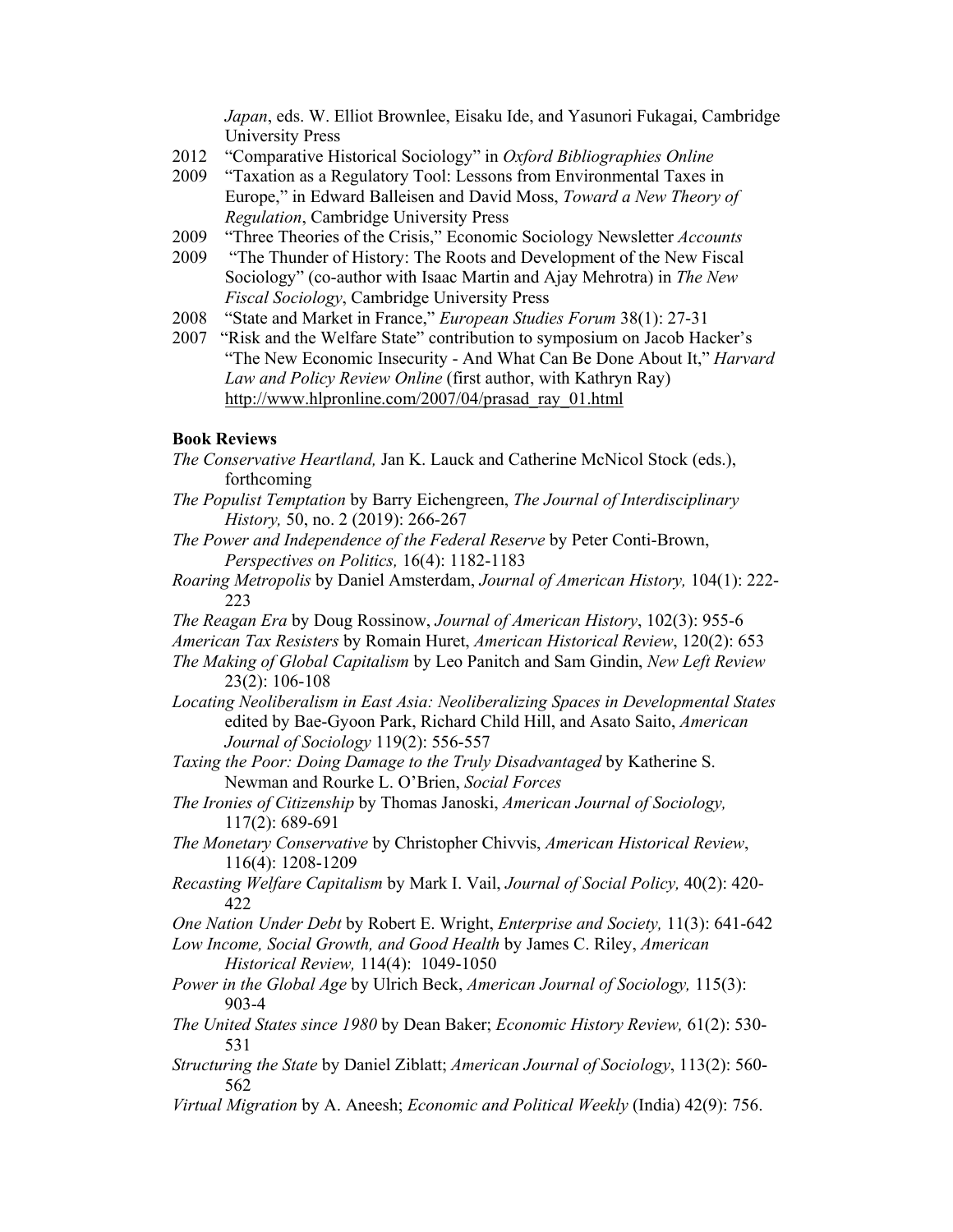- *Inequality and Prosperity* by Jonas Pontusson; *Contemporary Sociology* 36(1): 63-64, 2007
- *Democracy Derailed in Russia: The Failure of Open Politics* by M. Steven Fish; *American Journal of Sociology*, 112(1): 301-303, 2006
- *Race and Regionalism in the Politics of Taxation in Brazil and South Africa*, Evan Lieberman; *American Journal of Sociology*, 110(5): 1537-1538, 2005
- *The Legacies of Liberalism: Path Dependence and Political Regimes in Central America*, James Mahoney; *American Journal of Sociology* 107(6): 1639-1641, 2002
- *Unemployment and Government: Genealogies of the Social*, William Walters; *American Journal of Sociology* 107(1): 264-65, 2001

## **PROFESSIONAL TALKS (selected)**

- "Democratic Discord and the Rise of the Populist Right in Western Europe," American Political Science Association Annual Meeting, September 2020 [held online]
- "Democratic Discord and the Rise of the Populist Right in Western Europe," American Sociological Association Virtual Engagement Event, August 2020 [held online]
- "Islands of Integrity and Corruption Reform," American Sociological Association Virtual Engagement Event, August 2020 [held online]
- Discussion of book manuscript for *Problem Solving Sociology,* Singapore Management University, March 2020, Singapore [held online]
- "Présentation de l'ouvrage *Starving the Beast*," Paris School of Economics, March 2020, Paris, France
- Author meets critics panel on *Starving the Beast,* November 2019, Social Science History Association, Chicago, IL
- "Problems of Democracy (and How to Overcome Them)," October 2019, Wissenschaftszentrum Berlin, Berlin, Germany
- Keynote Speaker, "Interdisciplinary Approaches to Corruption" workshop, October 2019, University of Notre Dame, South Bend, Indiana
- "Poverty in the Midst of Plenty," August 2019, Indian Institute of Technology-Patna, Patna, India
- "Did it Work in Theory? Lessons from an NSF Graduate Student Workshop in Problem-Solving Sociology," August 2019, American Sociological Association Annual Meeting, New York, NY
- "Problems of Democracy and How to Overcome Them," October 2018, Texas A&M University, Department of Sociology, College Station, TX
- "Peace By Committee: State and Civil Society in the Control of Communal Violence," August 2018, American Sociological Association Annual Meeting, Philadelphia, PA
- Lectures on political economy, June 2018, Kyiv Polytechnic University, Kiev, Ukraine
- "The Economical Welfare State (or, How Polanyi and Esping-Andersen Got It Wrong, and Why It Matters If You Care About Poverty and Inequality)," Johns Hopkins University, April 2018, Baltimore, MD
- "Anti-Tax America," January 2018, Georgetown University Law Center, Tax Law and Public Finance Workshop, Washington, D.C.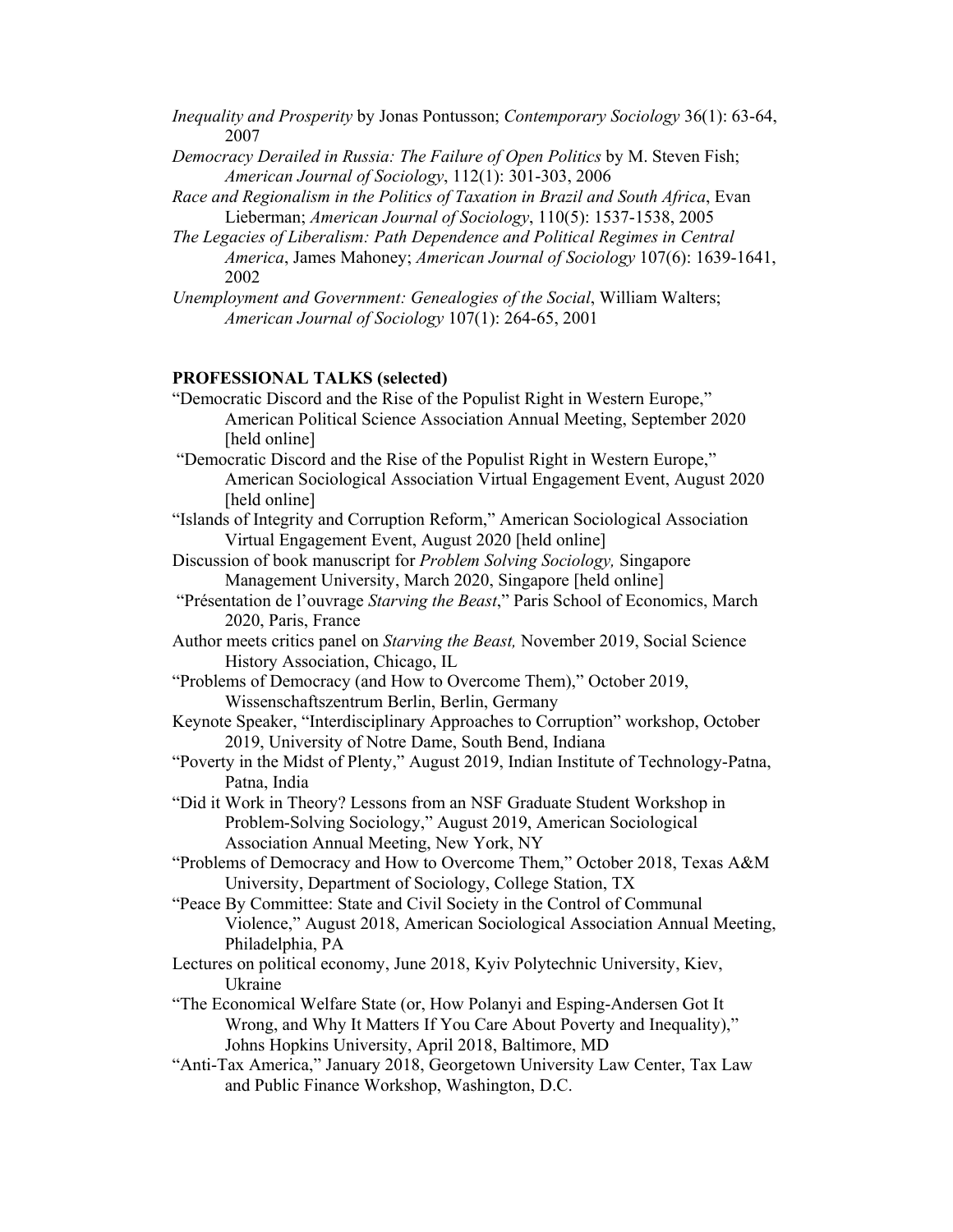- "The Problem of the Wellesley Democrat? Affluent Democrats and the Home Mortgage Interest Deduction," Social Science History Association, November 2017, Montreal, Canada
- "The European Welfare State as a Neoliberal Project," May 2017, University of Chicago, Neubauer Collegium, Chicago, IL
- "The European Welfare State as a Neoliberal Project," April 2017, University of California, Los Angeles, Comparative Social Analysis Seminar, Los Angeles, CA
- "Running to Stay in Place: Money in American Politics," March 2017, Harvard University, Workshop on Culture, History, and Society, Cambridge, MA
- "Running to Stay in Place: Money in American Politics," March 2017, University of California, Davis, Department of Sociology, Davis, CA
- Panel on "Global Transformation in the Mirror of Historical Sociology," January 2017, Gaidar Forum, Moscow, Russia
- Keynote Address, "Histories of Taxation and State Finances" Conference, December 2016, Europainstitut der Universität Basel, Basel, Switzerland
- "Combatting Corruption Among Civil Servants," September 2016, United States Agency for International Development, Washington, D.C.
- "The Popular Origins of Neoliberalism in the Reagan Tax Cut of 1981," May 2016, New York University School of Law, Tax Policy and Public Finance Colloquium and Seminar, New York, NY
- Keynote Address, "Taking Stock of the State in Nineteenth Century America" Conference, April 2016, Yale University, Yale Center for the Study of Representative Institutions, New Haven, CT
- "The Popular Origins of Neoliberalism in the Reagan Tax Cut of 1981," March 2016, New York University, Wagner School of Public Policy, New York, NY
- "Redistribution and the Consumer Economy," March 2016, Brown University, Watson Institute for International Studies, Providence, RI
- "The Popular Origins of Neoliberalism in the Reagan Tax Cut of 1981," February 2016, Columbia University, Mailman School of Public Health, New York, NY
- "The Popular Origins of Neoliberalism in the Reagan Tax Cut of 1981," February 2016, Columbia University, Department of History, New York, NY
- "A Demand-Side Theory of Comparative Political Economy," January 2016, New York University-Abu Dhabi, Department of Social Research and Public Policy, Abu Dhabi, United Arab Emirates
- Discussion of The Land of Too Much, March 2015, Georgetown University, Department of Sociology, Washington, D.C.
- "Starving the Beast: The 1981 Reagan Tax Cut," March 2015, University of California, Los Angeles, School of Law, Los Angeles, CA
- "Secrets of the European Welfare States," February 2015, Princeton University, Department of Sociology, Princeton, NJ
- Discussion of The Land of Too Much, November 2014, Institute for Advanced Study, Princeton, NJ
- Discussion of The Land of Too Much, October 2014, European Academy of Sociology, Paris, France
- Author meets critics panel on The Land of Too Much, August 2014, American Sociological Association annual meeting, San Francisco, CA
- Three lectures on political economy, June 2014, Fudan University, School of International Relations and Public Affairs, Shanghai, China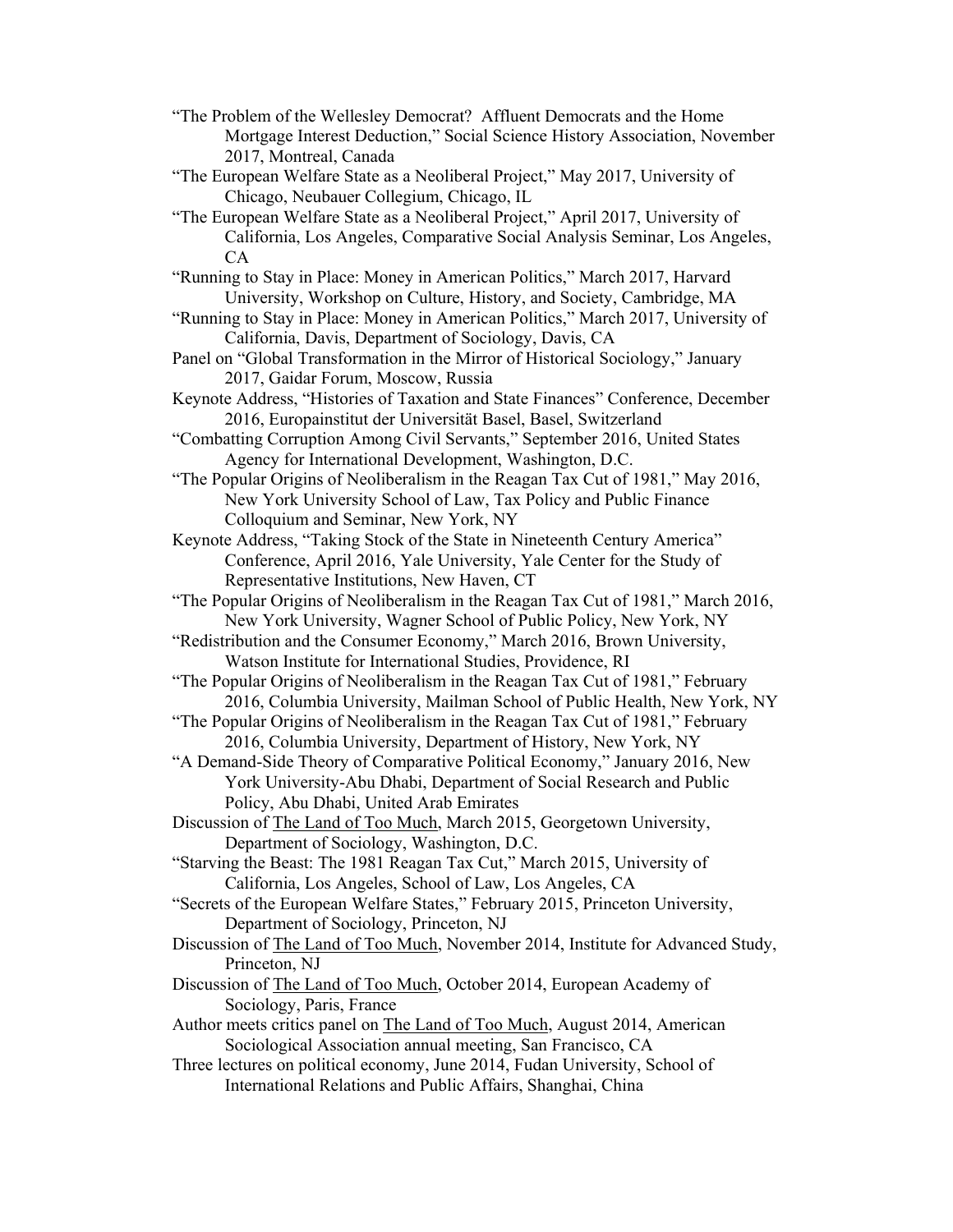Plenary Address, "Is Neoliberalism Over?" April 2014, British Sociological Association, Leeds, UK

Author meets critics panel on The Land of Too Much, Social Science History Association, November 2013, Chicago, IL

# **AWARDS**

For Starving the Beast:

• Viviana Zelizer Award, Economic Sociology Section of the American Sociological Association, 2019

For Land of Too Much:

- American Sociological Association Distinguished Scholarly Publication Award for best book in sociology, 2014
- Allan Sharlin Memorial Award, Social Science History Association, 2013
- European Academy of Sociology Prize for Best Book, 2013
- Barrington Moore Book Award, Comparative Historical Sociology Section of the American Sociological Association, 2013
- Viviana Zelizer Award, Economic Sociology Section of the American Sociological Association, 2013
- Distinguished Contribution to Scholarship Award, Political Sociology Section of the American Sociological Association, 2013

For Politics of Free Markets:

- Barrington Moore Book Award, Comparative Historical Sociology Section of the American Sociological Association, 2007
- Honorable Mention, Distinguished Contribution to Scholarship Award, Political Sociology Section of the American Sociological Association, 2007

Nominated by Northwestern Sociology Department graduate students for Clarence Ver Steeg Teaching Award, 2007

For "Why is France so French?":

- Distinguished Contribution to Scholarship Award, Political Sociology Section of the American Sociological Association, 2006
- Best Article Award, Comparative Historical Sociology Section of the American Sociological Association, 2006

Divisional Dissertation Award for best doctoral thesis in the social sciences in 2000, University of Chicago Division of Social Sciences, awarded 2001

# **FELLOWSHIPS AND GRANTS**

National Science Foundation, "Problem Solving Sociology Workshops," 2018-2021 United States Agency for International Development/Institute of International

Education Democracy, Human Rights, and Governance (DRG) Research and Innovation Grant (co-PI with Jordan Gans-Morse), 2016

Guggenheim Foundation Fellowship, 2015-2016

Russell Sage Foundation Fellowship, 2015-2016

Fulbright Scholarship, U.S. Department of State, 2012

Frederick Burkhardt Fellowship, American Council of Learned Societies, 2011-2012 Faculty Early Career Development Award, National Science Foundation, 2009-2014

National Endowment for the Humanities/Social Science Research Council Berlin

Program Post-Doctoral Fellowship, Berlin, Germany, 2003-2004

Deutscher Akademischer Austauschdienst (DAAD) Grant for Ph.D. Candidates and Recent Ph.D.s, 2002

Fellow, Michigan Society of Fellows, University of Michigan, Ann Arbor, 2000-2003